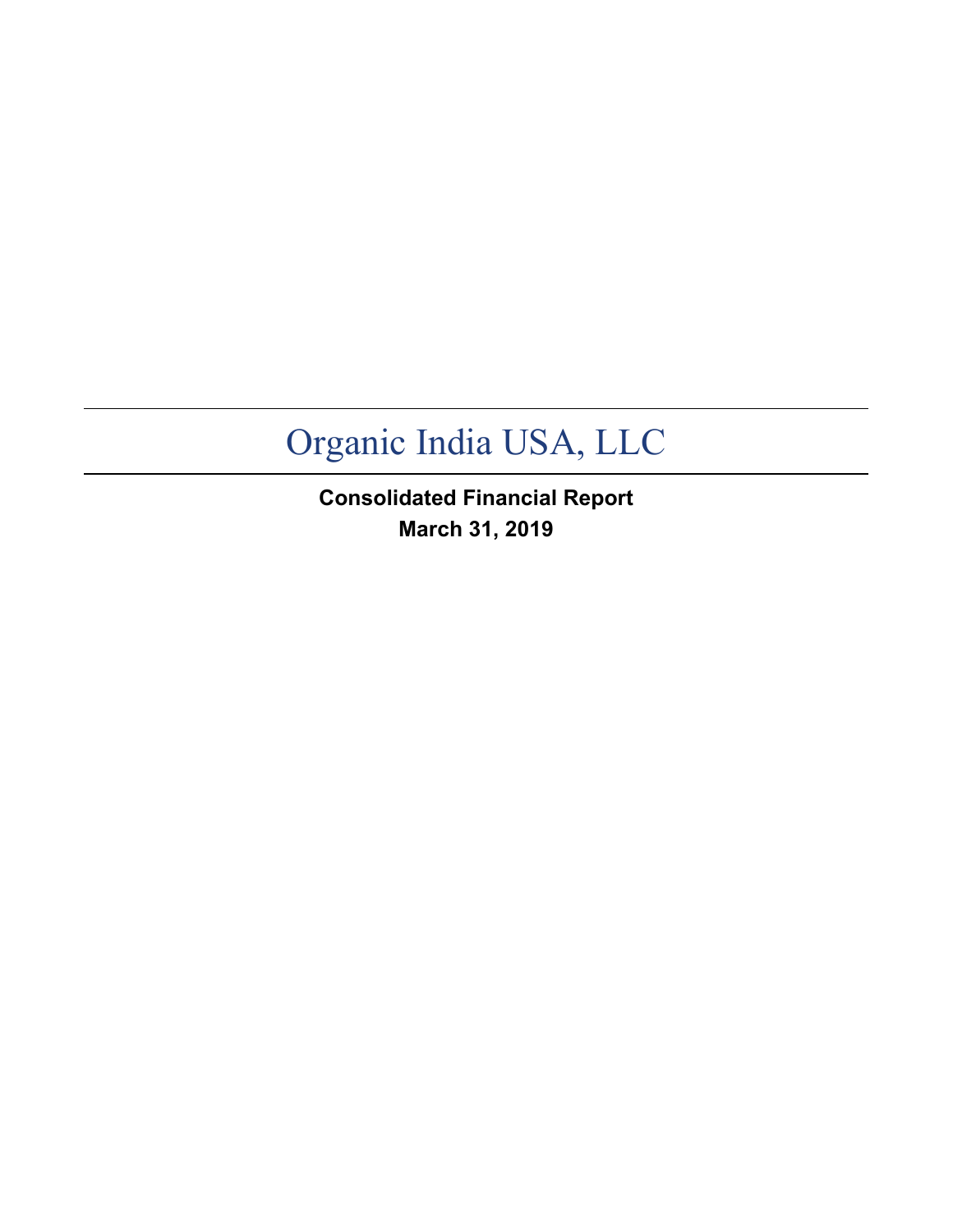# **Contents**

| <b>Independent Auditor's Report</b>        | $1 - 2$  |
|--------------------------------------------|----------|
| <b>Consolidated Financial Statements</b>   |          |
| <b>Balance Sheet</b>                       | 3        |
| <b>Statement of Operations</b>             | 4        |
| <b>Statement of Member's Equity</b>        | 5        |
| <b>Statement of Cash Flows</b>             | 6        |
| Notes to Consolidated Financial Statements | $7 - 15$ |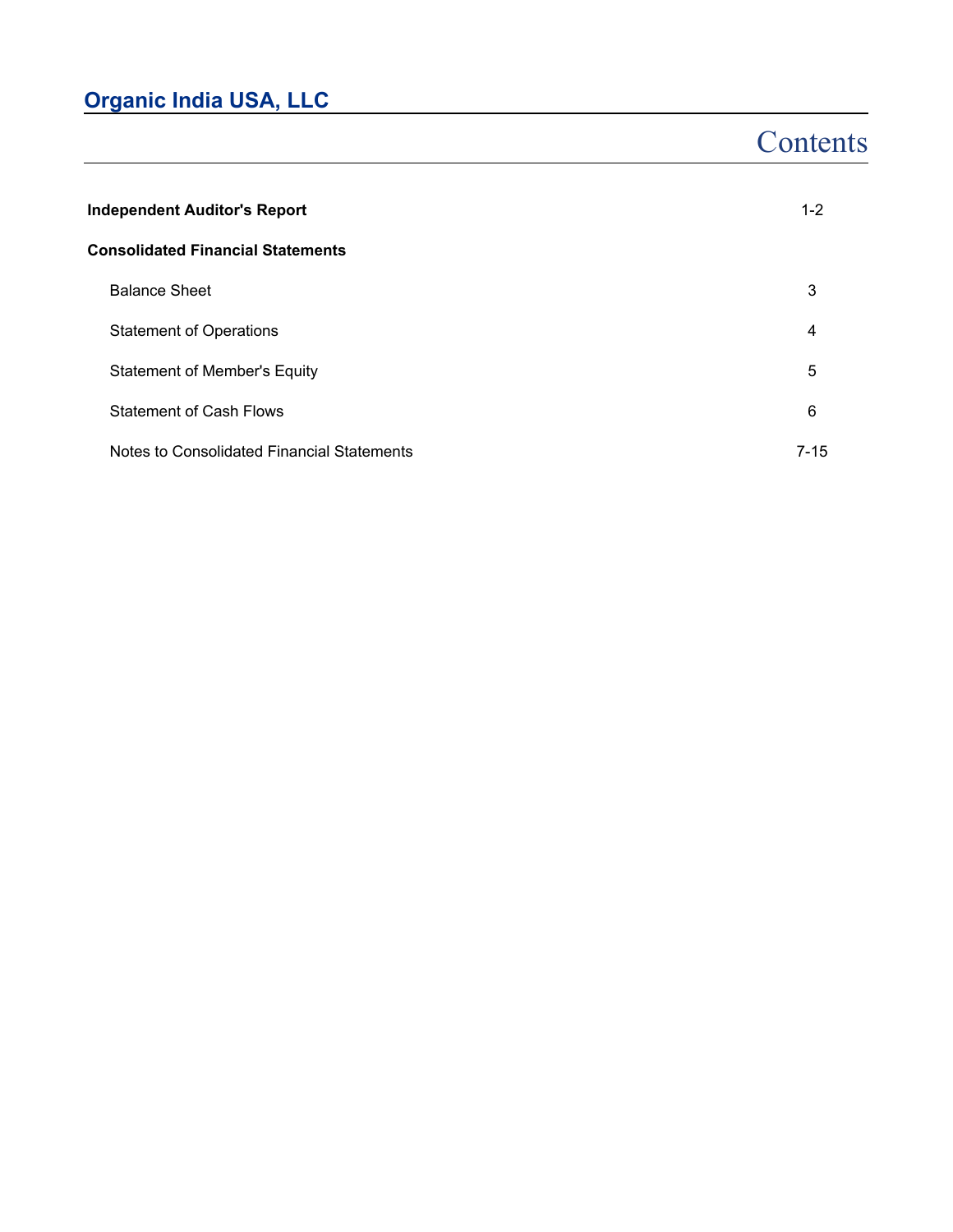

**Plante & Moran, PLLC** Suite 400 1155 Canyon Boulevard Boulder, CO 80302 Tel: 303 448 7000 Fax: 303,448,7099 plantemoran.com

#### **Independent Auditor's Report**

To the Board of Directors Organic India USA, LLC

We have audited the accompanying consolidated financial statements of Organic India USA, LLC and its subsidiary (the "Company"), which comprise the consolidated balance sheet as of March 31, 2019 and the related consolidated statements of operations, member's equity, and cash flows for the year then ended, and the related notes to the consolidated financial statements.

#### *Management's Responsibility for the Consolidated Financial Statements*

Management is responsible for the preparation and fair presentation of these consolidated financial statements in accordance with accounting principles generally accepted in the United States of America; this includes the design, implementation, and maintenance of internal control relevant to the preparation and fair presentation of consolidated financial statements that are free from material misstatement, whether due to fraud or error.

#### *Auditor's Responsibility*

Our responsibility is to express an opinion on these consolidated financial statements based on our audit. We conducted our audit in accordance with auditing standards generally accepted in the United States of America. Those standards require that we plan and perform the audit to obtain reasonable assurance about whether the consolidated financial statements are free from material misstatement.

An audit involves performing procedures to obtain audit evidence about the amounts and disclosures in the consolidated financial statements. The procedures selected depend on the auditor's judgment, including the assessment of the risks of material misstatement of the consolidated financial statements, whether due to fraud or error. In making those risk assessments, the auditor considers internal control relevant to the entity's preparation and fair presentation of the consolidated financial statements in order to design audit procedures that are appropriate in the circumstances, but not for the purpose of expressing an opinion on the effectiveness of the entity's internal control. Accordingly, we express no such opinion. An audit also includes evaluating the appropriateness of accounting policies used and the reasonableness of significant accounting estimates made by management, as well as evaluating the overall presentation of the consolidated financial statements.

We believe that the audit evidence we have obtained is sufficient and appropriate to provide a basis for our audit opinion.

#### *Opinion*

In our opinion, the consolidated financial statements referred to above present fairly, in all material respects, the financial position of Organic India USA, LLC and its subsidiary as of March 31, 2019 and the results of their operations and their cash flows for the year then ended in accordance with accounting principles generally accepted in the United States of America.

#### *Emphasis of Matter*

As discussed in the *Dependence on Parent* paragraph in Note 2, the Company has required financial assistance from its parent to sustain operations, and, due to the significance of transactions with its parent, the Company's results of operations may not be indicative of what they would be if such transactions were with a third party in arms-length transactions. Our opinion is not modified with respect to this matter.

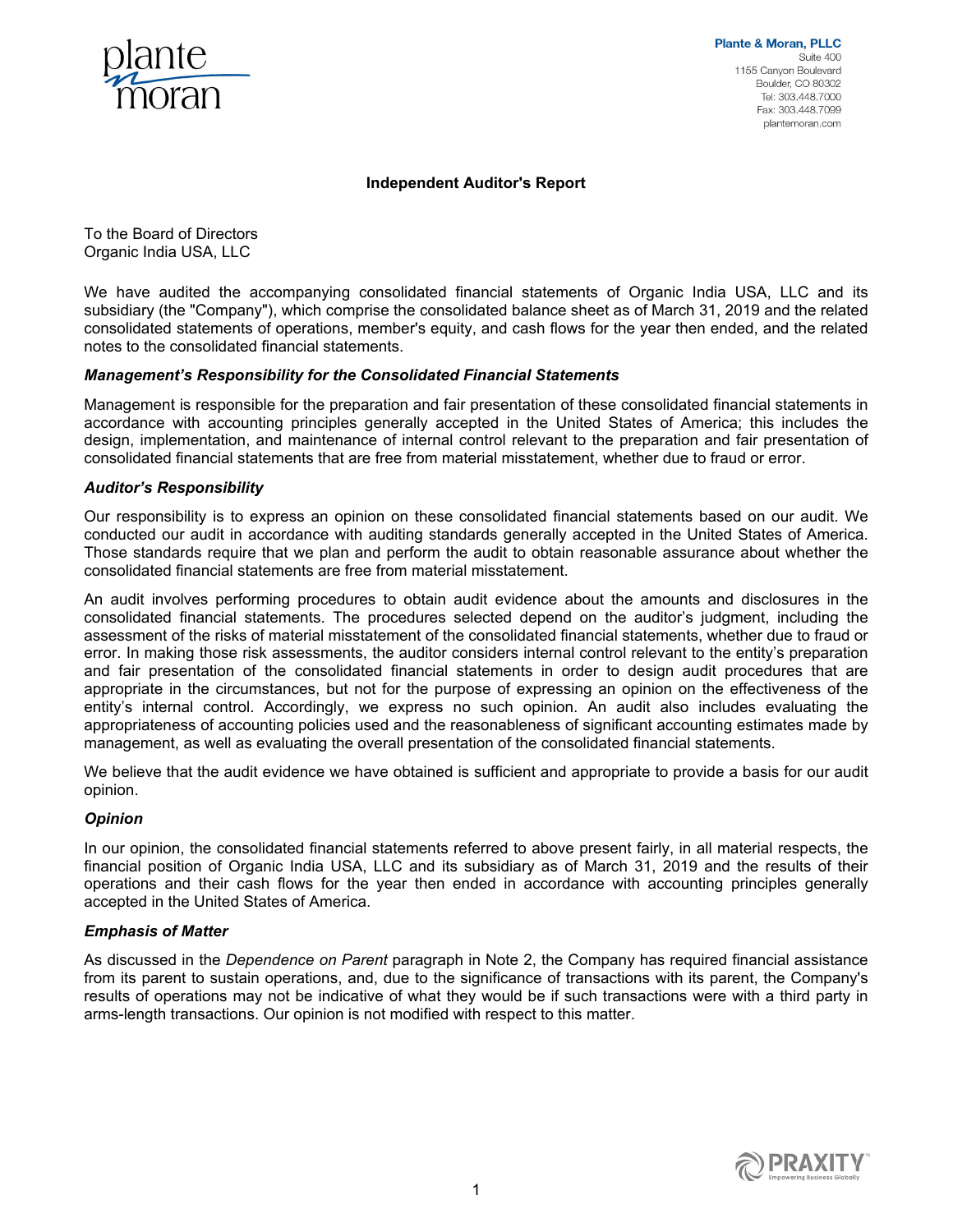To the Board of Directors Organic India USA, LLC

#### **Report on Prior Year Financial Statements**

The financial statements of Organic India USA, LLC as of March 31, 2018 were audited by EKS&H LLLP, whose report dated June 1, 2018, expressed an unqualified opinion on those statements.

Plante & Moran, PLLC

September 18, 2019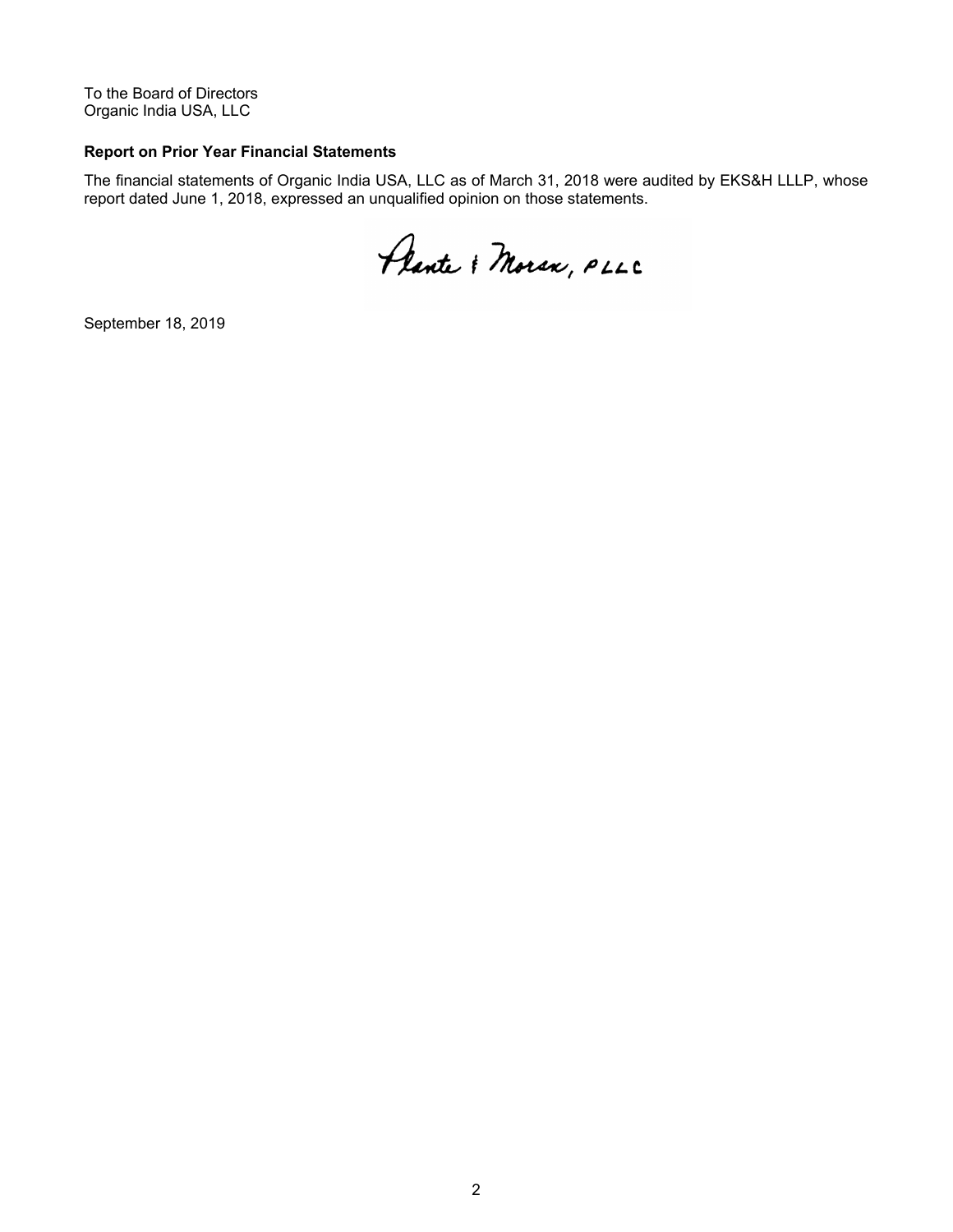# Consolidated Balance Sheet

|                                                                                                                                                                                 | March 31, 2019 and 2018 |                                                              |  |                                                         |
|---------------------------------------------------------------------------------------------------------------------------------------------------------------------------------|-------------------------|--------------------------------------------------------------|--|---------------------------------------------------------|
|                                                                                                                                                                                 |                         | 2019                                                         |  | 2018                                                    |
| <b>Assets</b>                                                                                                                                                                   |                         |                                                              |  |                                                         |
| <b>Current Assets</b><br>Cash<br>Accounts receivable - Net:<br>Trade<br>Related party<br>Inventory - Net<br>Prepaid expenses and other current assets                           | \$                      | 2,179,711 \$<br>1,849,823<br>651,299<br>5,552,636<br>135,921 |  | 968,494<br>1,419,347<br>327,548<br>6,290,204<br>225,672 |
| Total current assets                                                                                                                                                            |                         | 10,369,390                                                   |  | 9,231,265                                               |
| <b>Property and Equipment - Net</b>                                                                                                                                             |                         | 246,250                                                      |  | 320,553                                                 |
| <b>Goodwill - Net</b>                                                                                                                                                           |                         | 2,958,260                                                    |  |                                                         |
| <b>Intangible Assets - Net</b>                                                                                                                                                  |                         | 1,571,416                                                    |  |                                                         |
| <b>Deposits</b>                                                                                                                                                                 |                         | 140,237                                                      |  | 67,395                                                  |
| <b>Other Assets</b>                                                                                                                                                             |                         | 107,854                                                      |  | 14,741                                                  |
| <b>Total assets</b>                                                                                                                                                             | \$                      | 15,393,407 \$                                                |  | 9,633,954                                               |
| <b>Liabilities and Member's Equity</b>                                                                                                                                          |                         |                                                              |  |                                                         |
| <b>Current Liabilities</b><br>Accounts payable:<br>Trade<br>Related party<br>Line of credit<br>Notes payable - Related party - Current<br>Accrued and other current liabilities | \$                      | 303,190 \$<br>3,005,612<br>2,400,000<br>250,000<br>1,575,129 |  | 308,612<br>2,595,712<br>1,423,761                       |
| Total current liabilities                                                                                                                                                       |                         | 7,533,931                                                    |  | 4,328,085                                               |
| Notes Payable - Related party                                                                                                                                                   |                         | 2,450,000                                                    |  | 3,850,000                                               |
| <b>Other Long-term Liabilities</b><br>Deferred tax liabilities<br>Deferred rent                                                                                                 |                         | 408,568<br>38,115                                            |  | 34,564                                                  |
| <b>Total liabilities</b>                                                                                                                                                        |                         | 10,430,614                                                   |  | 8,212,649                                               |
| <b>Member's Equity</b>                                                                                                                                                          |                         | 4,962,793                                                    |  | 1,421,305                                               |

Total liabilities and member's equity **\$ 15,393,407 \$ 9,633,954**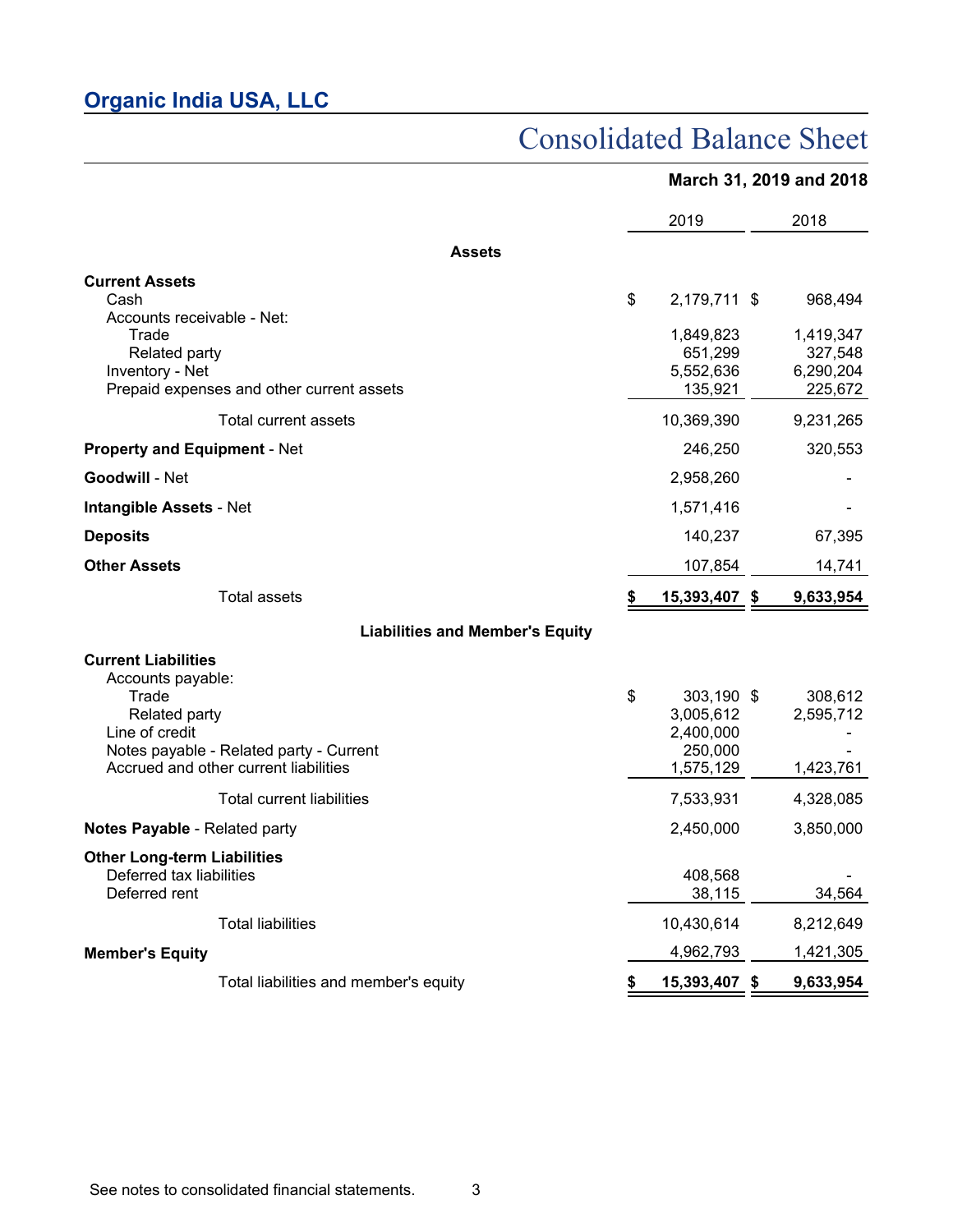# Consolidated Statement of Operations

### **Years Ended March 31, 2019 and 2018**

|                                                                                                      | 2019                               | 2018                      |
|------------------------------------------------------------------------------------------------------|------------------------------------|---------------------------|
| <b>Net Sales</b><br><b>Sales</b><br>Trade spend                                                      | \$<br>24,330,933 \$<br>(6,239,958) | 19,722,442<br>(5,495,710) |
| Total net sales                                                                                      | 18,090,975                         | 14,226,732                |
| <b>Total Delivered Costs</b>                                                                         | 10,836,726                         | 8,481,279                 |
| <b>Gross Profit</b>                                                                                  | 7,254,249                          | 5,745,453                 |
| <b>Operating Expenses</b>                                                                            | 8,326,390                          | 5,490,213                 |
| <b>Operating (Loss) Income</b>                                                                       | (1,072,141)                        | 255,240                   |
| <b>Nonoperating (Expense) Income</b><br>Interest expense<br>Other income                             | (268, 917)<br>5,456                | (123, 532)                |
| Total nonoperating expense                                                                           | (263, 461)                         | (123, 532)                |
| (Loss) Income - Before income taxes                                                                  | (1,335,602)                        | 131,708                   |
| Income Tax Benefit (Expense)<br>Deferred income tax benefit<br>Current income tax expense            | 41,232<br>(203, 867)               |                           |
| Total income tax benefit (expense)                                                                   | (162, 635)                         |                           |
| <b>Consolidated Net (Loss) Income</b>                                                                | $(1,498,237)$ \$                   | 131,708                   |
| Amounts Attributable to Noncontrolling Interest and Organic India USA,<br><b>LLC</b>                 |                                    |                           |
| Consolidated net (loss) income attributable to:<br>Noncontrolling interest<br>Organic India USA, LLC | \$<br>$5,163$ \$<br>(1,503,400)    | 131,708                   |
| Consolidated net (loss) income                                                                       | $(1,498,237)$ \$                   | 131,708                   |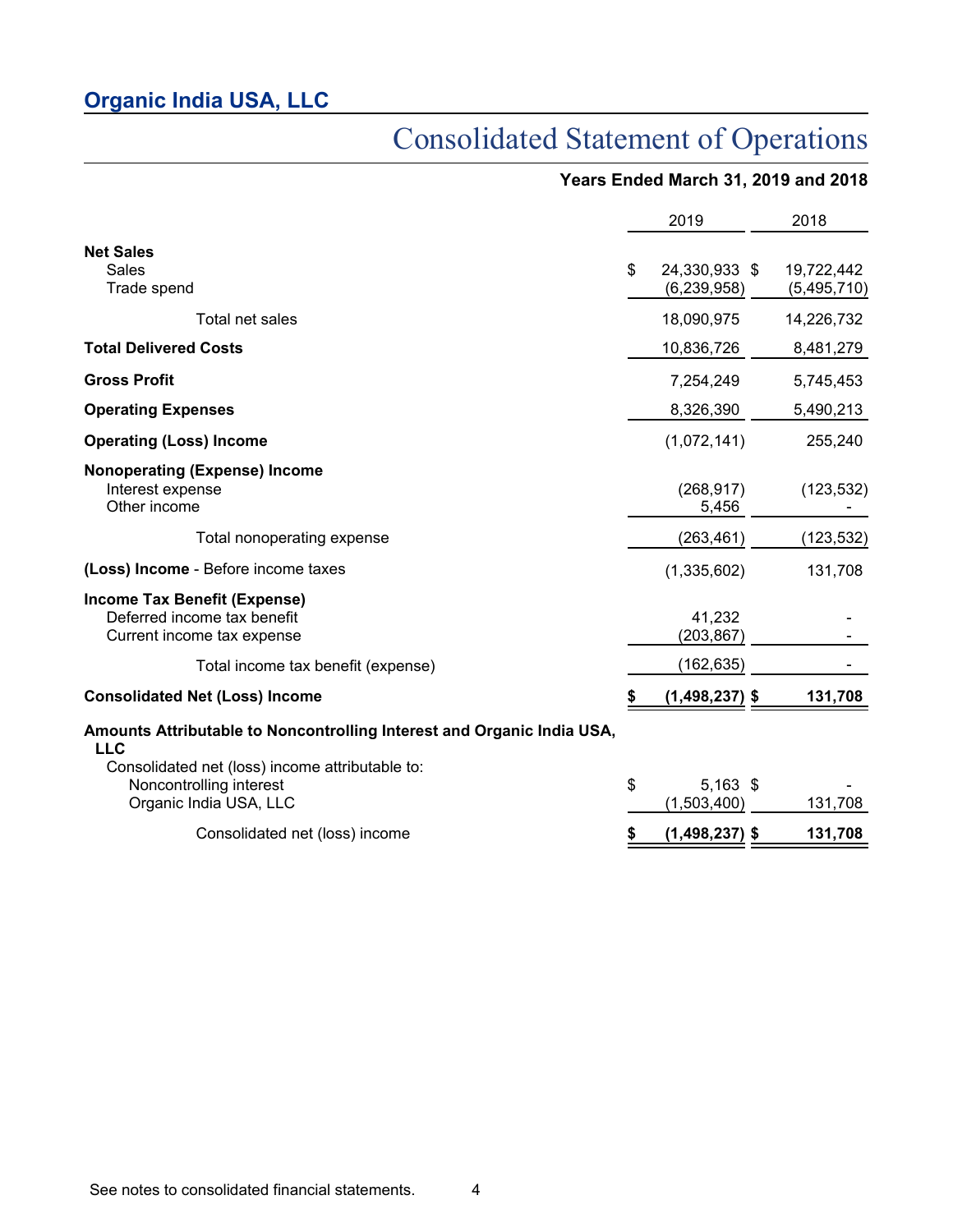# Consolidated Statement of Member's Equity

# **Years Ended March 31, 2019 and 2018**

|                                                                       | Noncontrolling<br>Member's Equity<br>Interest |              |      |                        |    | Total Equity           |  |
|-----------------------------------------------------------------------|-----------------------------------------------|--------------|------|------------------------|----|------------------------|--|
| <b>Balance - March 31, 2017</b>                                       | \$                                            | 1,289,597 \$ |      |                        | \$ | 1,289,597              |  |
| Net income                                                            |                                               | 131,708      |      |                        |    | 131,708                |  |
| <b>Balance - March 31, 2018</b>                                       |                                               | 1,421,305    |      |                        |    | 1,421,305              |  |
| Net (loss) income<br>Noncontrolling interest recognized upon business |                                               | (1,503,400)  |      | 5,163                  |    | (1,498,237)            |  |
| combination<br><b>Distributions</b>                                   |                                               |              |      | 2,749,725<br>(100,000) |    | 2,749,725<br>(100,000) |  |
| Contributions                                                         |                                               | 2,390,000    |      |                        |    | 2,390,000              |  |
| <b>Balance - March 31, 2019</b>                                       |                                               | 2,307,905    | - \$ | 2,654,888 \$           |    | 4,962,793              |  |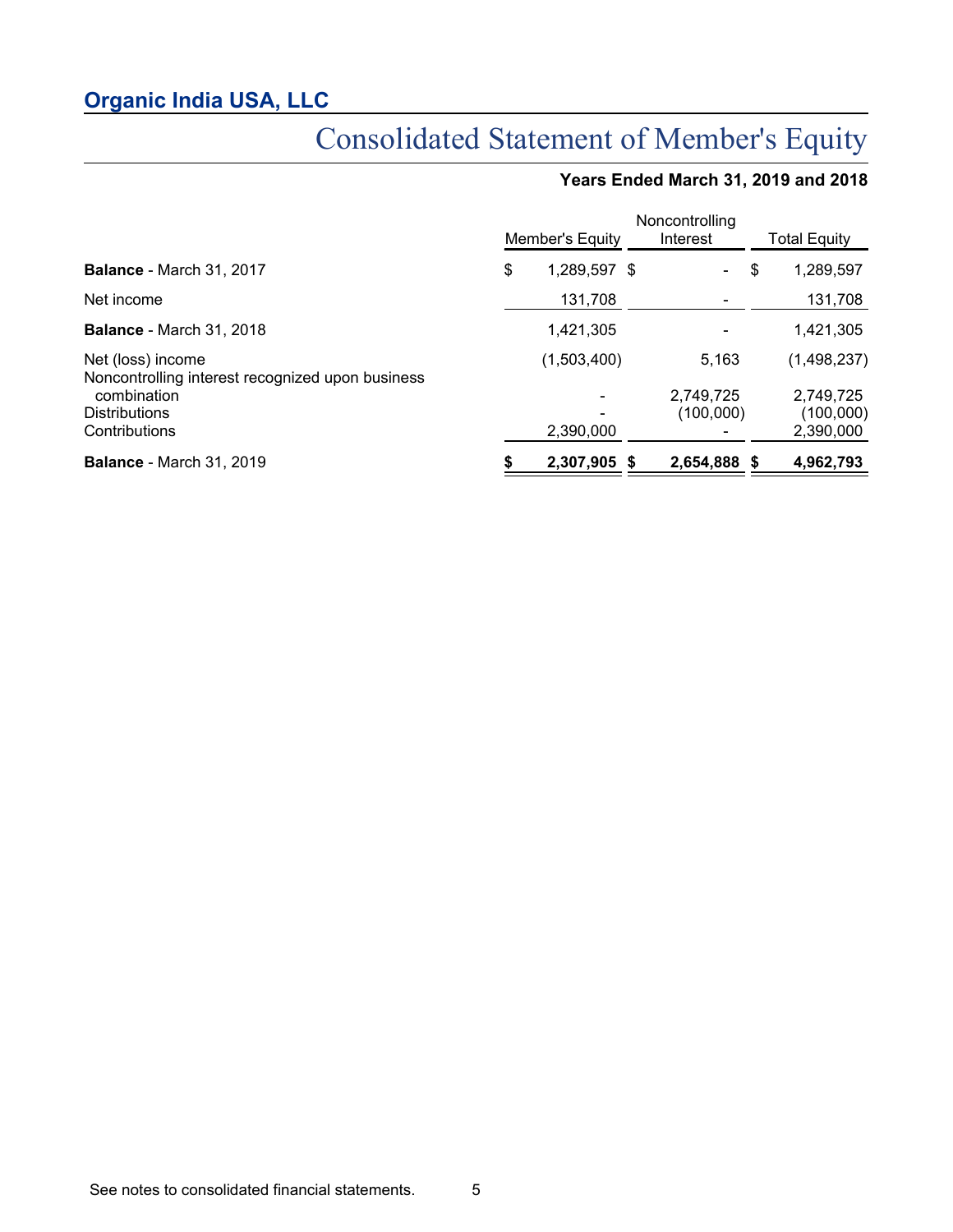# Consolidated Statement of Cash Flows

### **Years Ended March 31, 2019 and 2018**

|                                                                                                    | 2019                   | 2018        |
|----------------------------------------------------------------------------------------------------|------------------------|-------------|
| <b>Cash Flows from Operating Activities</b>                                                        |                        |             |
| Net (loss) income                                                                                  | \$<br>$(1,498,237)$ \$ | 131,708     |
| Adjustments to reconcile net (loss) income to net cash from operating<br>activities:               |                        |             |
| Depreciation and amortization                                                                      | 519,340                | 59,764      |
| Amortization of deferred finance charges                                                           | 19,913                 |             |
| Deferred income tax benefit                                                                        | (41, 232)              |             |
| Loss on disposal of property and equipment                                                         | 56,645                 |             |
| Deferred rent                                                                                      | 3,551                  | 13,744      |
| Changes in operating assets and liabilities:                                                       |                        |             |
| Accounts receivable                                                                                | (430, 476)             | 180,042     |
| Related party receivable                                                                           | (323, 751)             | 277,155     |
| Inventory                                                                                          | 1,237,568              | (1,542,796) |
| Prepaid expenses, deposits, and other assets                                                       | 151,009                | 60,650      |
| Accounts payable                                                                                   | (112, 522)             | (6, 414)    |
| Related party payable                                                                              | 409,900                | (268, 061)  |
| Accrued and other current liabilities                                                              | 42,968                 | 357,086     |
| Net cash provided by (used in) operating activities                                                | 34,676                 | (737, 122)  |
| <b>Cash Flows from Investing Activities</b>                                                        |                        |             |
| Purchase of property and equipment                                                                 | (31, 388)              | (74, 326)   |
| Purchase of other assets                                                                           | (99, 646)              | (14, 400)   |
| Cash paid in business combination                                                                  | (2,205,875)            |             |
| Net cash used in investing activities                                                              | (2,336,909)            | (88, 726)   |
| <b>Cash Flows from Financing Activities</b>                                                        |                        |             |
| (Payments on) proceeds from note payable - related party                                           | (1, 150, 000)          | 1,000,000   |
| Proceeds from line of credit                                                                       | 2,400,000              |             |
| Loan costs                                                                                         | (26, 550)              |             |
| <b>Distributions</b>                                                                               | (100,000)              |             |
| Contributions from member                                                                          | 2,390,000              |             |
| Net cash provided by financing activities                                                          | 3,513,450              | 1,000,000   |
| <b>Net Increase in Cash</b>                                                                        | 1,211,217              | 174,152     |
| <b>Cash</b> - Beginning of year                                                                    | 968,494                | 794,342     |
| <b>Cash</b> - End of year                                                                          | \$<br>2,179,711 \$     | 968,494     |
| Supplemental Cash Flow Information - Cash paid for interest                                        | \$<br>265,675 \$       | 115,772     |
| Significant Noncash Transactions - Noncontrolling interest recognized<br>upon business combination | \$<br>2,749,725 \$     |             |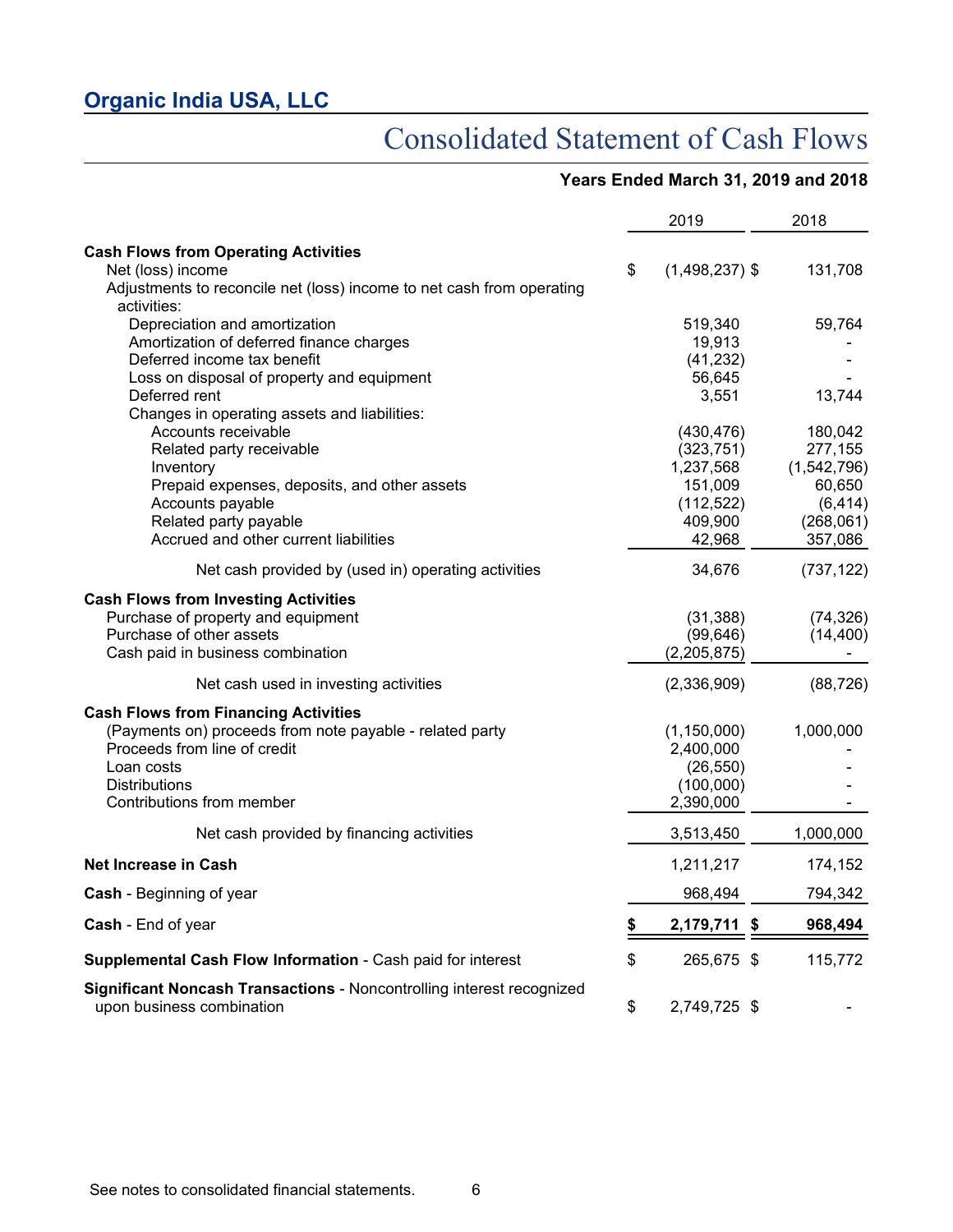#### **March 31, 2019 and 2018**

### **Note 1 - Nature of Business**

Organic India USA, LLC (the "Company") a Colorado limited liability company (LLC), was formed on October 15, 2001, with its headquarters in Boulder, Colorado. Upon formation, the Company began working cooperatively with farms in northern India to grow Tulsi Holy Basil, which was used to create the flagship product, the Original Tulsi Tea. The Company then expanded its program to include other Indian herb, food, and spice crops by contracting with more Indian farmers. The Company markets certified organic, biodynamic, and ethically wildcrafted products throughout the United States and in Canada.

On April 25, 2018, the Company acquired a 50.01 percent equity stake in the CLEAN Program Corp (CLEAN). CLEAN primarily manufactures (through co-manufacturers) and sells supplements and protein shakes direct to consumers through its website.

### **Note 2 - Significant Accounting Policies**

#### *Principles of Consolidation*

The consolidated financial statements include the accounts of the Company and its subsidiary, CLEAN. The equity attributable to the 49.99 percent ownership of CLEAN is reported as a noncontrolling interest. All material intercompany accounts and transactions have been eliminated in consolidation.

#### *Dependence on Parent*

During the years ended March 31, 2019 and 2018, the Company funded its activities primarily through inventory purchases and payables due to its sole member, ORGANIC INDIA Private Limited (the "Parent"), which has represented that it will continue to fund operations until such time as the Company achieves positive cash flows necessary to independently sustain operations. Management believes that cash on hand and access to the line of credit (see Note 6), combined with continued support from its sole member, will provide the Company with adequate funding to sustain its operations and continue as a going concern through at least 12 months from the date of the accompanying independent auditor's report.

#### *Basis of Accounting*

The consolidated financial statements have been prepared in accordance with accounting principles generally accepted in the United States of America. The Company has elected to adopt certain accounting alternatives for private companies, as developed by the Private Company Council, including accounting for goodwill and certain intangible assets acquired in a business combination.

#### *Use of Estimates*

The preparation of consolidated financial statements in conformity with generally accepted accounting principles requires management to make estimates and assumptions that affect the reported amounts of assets and liabilities and disclosure of contingent assets and liabilities at the date of the consolidated financial statements and the reported amounts of revenue and expenses during the reporting period. Actual results could differ from those estimates.

#### *Cash Equivalents*

The Company considers all highly liquid instruments with an original maturity of three months or less when purchased to be cash equivalents. As of the consolidated balance sheet date and periodically throughout the year, the Company has maintained balances in various operating accounts in excess of federally insured limits.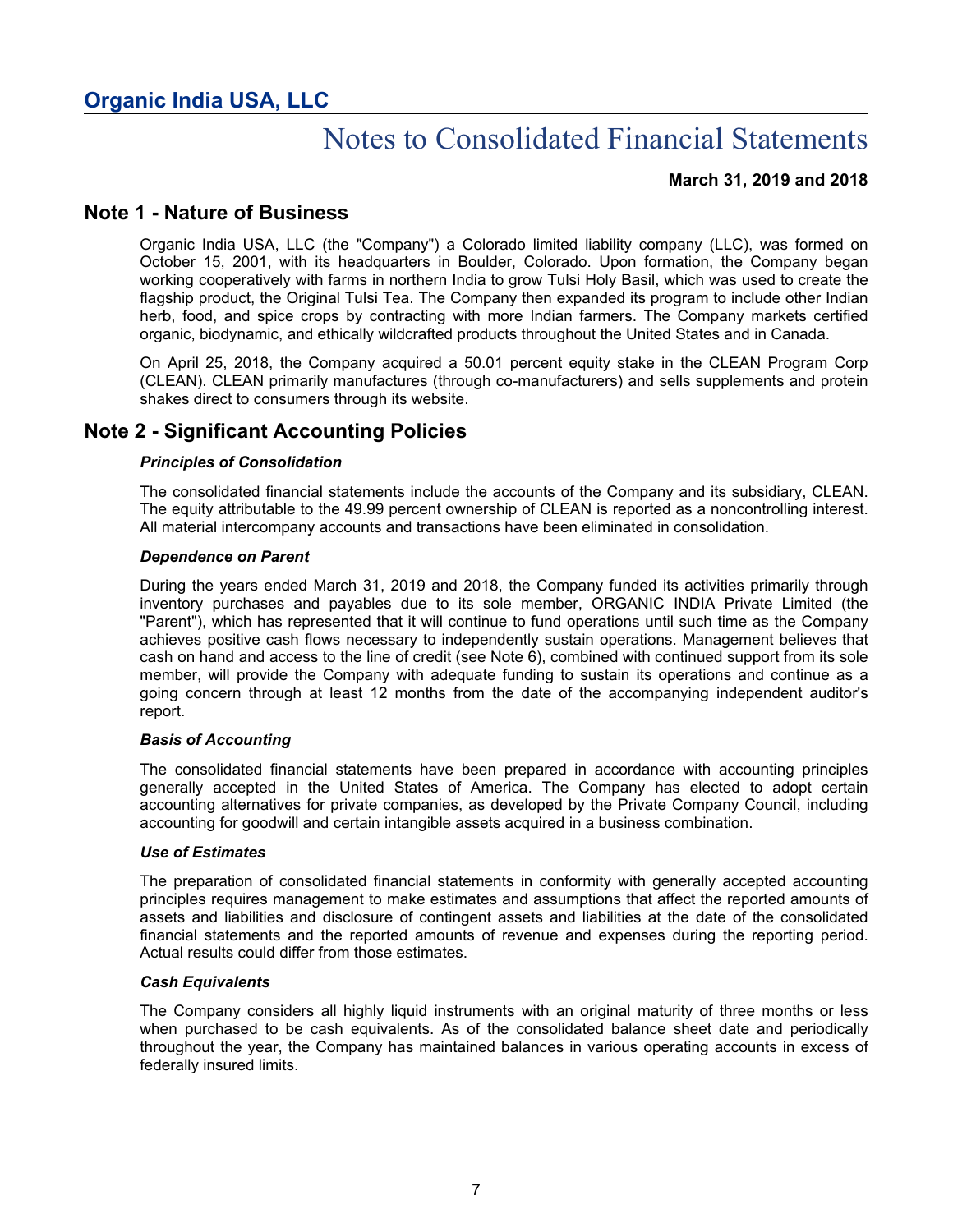#### **March 31, 2019 and 2018**

### **Note 2 - Significant Accounting Policies (Continued)**

#### *Accounts Receivable*

Accounts receivable are stated at net invoice amounts. An allowance for doubtful accounts is established based on a specific assessment of all invoices that remain unpaid following normal customer payment periods. In addition, a general valuation allowance is established for other accounts receivable based on historical loss experience. All amounts deemed to be uncollectible are charged against the allowance for doubtful accounts in the period that determination is made. The allowance for doubtful accounts on accounts receivable balances was \$40,494 and \$56,456 as of March 31, 2019 and 2018, respectively.

#### *Credit Risk, Major Customers, and Suppliers*

The Company extends trade credit to its customers on terms that are generally practiced in the industry.

Two and three major customers accounted for approximately 58 percent and 59 percent of total accounts receivable as of March 31, 2019 and 2018, respectively.

Three major customers accounted for 53 percent and 65 percent of total revenue for the years ended March 31, 2019 and 2018, respectively.

The Company purchases 100 percent of its inventory from its member, as further discussed in Note 7.

#### *Inventory*

Inventory primarily consists of finished goods and is stated at the lower of cost or net realizable value, determined using the average cost method. The Company periodically assesses the need for an allowance for obsolete inventory, with obsolete inventory being expensed to cost of goods sold. The Company had an allowance for obsolete inventory of \$925,888 and \$83,330 as of March 31, 2019 and 2018, respectively.

#### *Prepaid Expenses*

Prepaid expenses consist primarily of prepaid travel, rent, marketing costs, and other expenses paid in advance.

#### *Property and Equipment*

Property and equipment are recorded at cost. The straight-line method is used for computing depreciation. Assets are depreciated over their estimated useful lives. The cost of leasehold improvements is depreciated over the lesser of the length of the related leases or the estimated useful lives of the assets. Costs of maintenance and repairs are charged to expense when incurred.

#### *Goodwill*

The recorded amounts of goodwill from business combinations are based on management's best estimates of the fair values of assets acquired and liabilities assumed at the date of acquisition and represents the difference between business combination consideration and the net identifiable assets acquired.

The Company has elected to apply the private company accounting alternative for goodwill, as developed by the Private Company Council. Under the accounting alternative, goodwill is amortized on a straightline basis over a 10-year period. Additionally, customer-related intangibles and amounts ascribed to noncompete agreements have been subsumed into goodwill, and goodwill is assessed for potential impairment if events occur or circumstances change that indicate the fair value of the Company may be less than its carrying value. The Company has elected to test goodwill for impairment at the reporting-unit level.

No impairment charge was recognized during the years ended March 31, 2019 and 2018.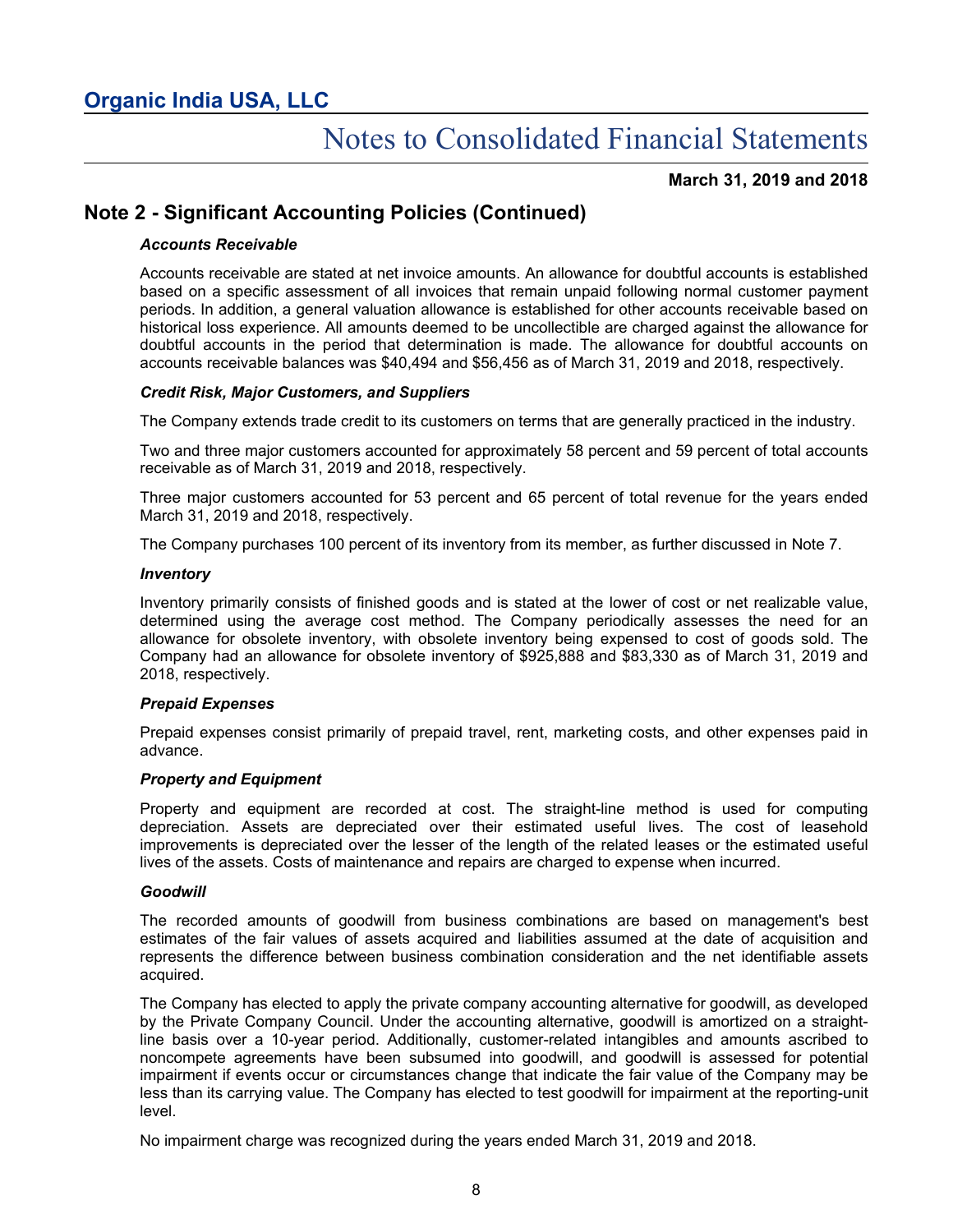#### **March 31, 2019 and 2018**

### **Note 2 - Significant Accounting Policies (Continued)**

Goodwill amortization expense for the year ended March 31, 2019 was \$298,540. Annual expense of \$325,680 is expected to be amortized through March 31, 2028, with the remaining \$27,140 expected to be amortized in April 2028.

#### *Intangible Assets*

The acquired intangible assets consist of a trade name and are subject to amortization, are stated at cost, and are amortized using the straight-line method over the estimated useful life of the assets.

Intangible amortization expense for the year ended March 31, 2019 was \$158,584. Annual expense of \$173,000 is expected to be amortized through March 31, 2028, with the remaining \$14,417 expected to be amortized in April 2028.

#### *Impairment or Disposal of Long-lived Assets*

The Company reviews the recoverability of long-lived assets when events or changes in circumstances occur that indicate the carrying value of the asset may not be recoverable. The assessment of possible impairment is based on the ability to recover the carrying value of the asset from the expected future pretax cash flows (undiscounted and without interest charges) of the related operations. If these cash flows are less than the carrying value of such asset, an impairment loss is recognized for the difference between estimated fair value and carrying value. The measurement of impairment requires management to make estimates of these cash flows related to long-lived assets, as well as other fair value determinations.

The Company concluded long-lived assets were not impaired as of March 31, 2019 and 2018.

#### *Deferred Finance Charges*

Deferred finance charges represent legal and other financial costs of \$26,550 associated with debt financing (see Note 6), are reported net of accumulated amortization of \$19,913 at March 31, 2019, and are included in other assets on the accompanying consolidated balance sheet. Such charges are being amortized to interest expense on a straight-line basis over a 12-month period, which approximates the respective term of the debt agreement.

#### *Deferred Rent*

The Company has entered into operating lease agreements for its corporate office and warehouses, some of which contain provisions for future rent escalations. The Company records monthly rent expense equal to the total of the payments due over the lease term, divided by the number of months of the lease term. The difference between rent expense recorded and the amount paid is credited or charged to deferred rent, which is reflected as a separate line item in the accompanying consolidated balance sheet.

#### *Income Taxes*

The Company follows accounting guidance for uncertainty in income taxes. After evaluating the tax positions taken, none are considered to be uncertain; therefore, no additional amounts have been recognized as of March 31, 2019 and 2018. If incurred, interest and penalties associated with tax positions are recorded in the period assessed. No interest or penalties have been assessed for the years ended March 31, 2019 or 2018.

The Company recognizes deferred tax liabilities and assets based on the differences between the tax basis of assets and liabilities and their reported amounts in the financial statements that will result in taxable or deductible amounts in future years. The Company establishes a valuation allowance for all deferred tax assets for which there is uncertainty regarding realization.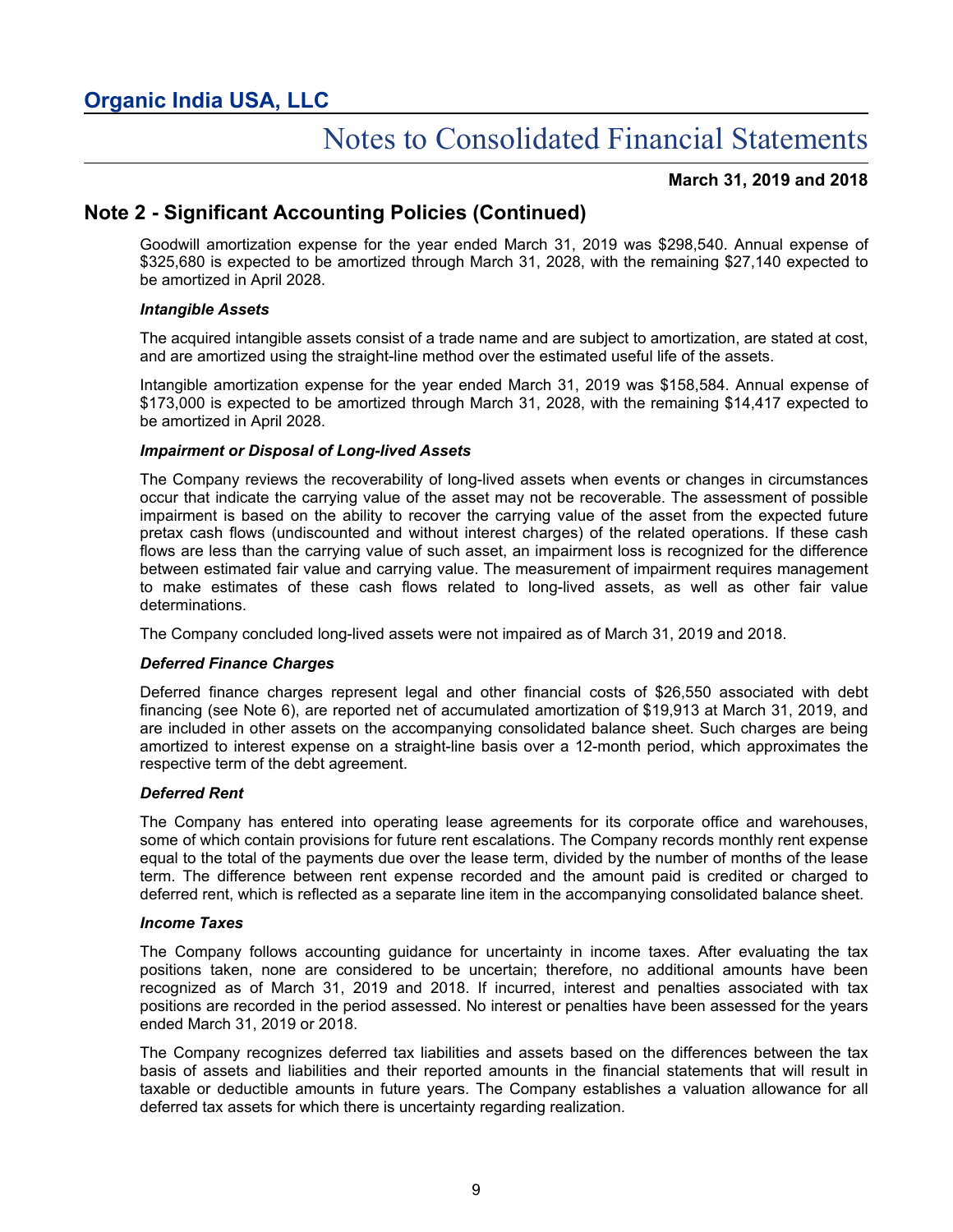**March 31, 2019 and 2018**

## **Note 2 - Significant Accounting Policies (Continued)**

#### *Revenue Recognition*

Revenue is recognized by the Company upon shipment to customers when the customer takes ownership and assumes the risk of loss, collection of the relevant receivable is probable, persuasive evidence of an arrangement exists, and the sale price is fixed or determinable. Provisions for discounts and rebates to customers, estimated returns and allowances, and other adjustments are provided for in the same period the related sales are recorded and are netted against gross sales.

The Company offers its customers discounts and incentives, which are recorded as a reduction to gross revenue. Revenue reductions for the years ended March 31, 2019 and 2018 were approximately \$6,200,000 and \$5,500,000, respectively. The Company sells its products to customers without the right of return and is not obligated to accept any returns. However, it is standard industry practice with natural foods customers to require a new item guarantee for an agreed-upon period of time, which can range from 60 to 180 days, during which time the Company will reimburse the customer through deductions or payment for any product that has not sold within that time frame. Product deductions for the years ended March 31, 2019 and 2018 were approximately \$273,000 and \$217,000, respectively.

#### *Advertising Expense*

Advertising expense is charged to income during the year in which it is incurred. Advertising expense for 2019 and 2018 was \$1,376,036 and \$1,032,097, respectively.

#### *Upcoming Accounting Pronouncements*

In May 2014, the Financial Accounting Standards Board (FASB) issued Accounting Standards Update (ASU) No. 2014-09, *Revenue from Contracts with Customers (Topic 606)*, which will supersede the current revenue recognition requirements in Topic 605, *Revenue Recognition*. The ASU is based on the principle that revenue is recognized to depict the transfer of goods or services to customers in an amount that reflects the consideration to which the entity expects to be entitled in exchange for those goods or services. The ASU also requires additional disclosure about the nature, amount, timing, and uncertainty of revenue and cash flows arising from customer contracts, including significant judgments and changes in judgments and assets recognized from costs incurred to obtain or fulfill a contract. The new guidance will be effective for the Company's year ending March 31, 2020. The ASU permits application of the new revenue recognition guidance using one of two retrospective application methods. The Company has not determined which application method it will use and is currently assessing the impact this new standard will have on its financial statements.

In February 2016, the FASB issued ASU No. 2016-02, *Leases*, which will supersede the current lease requirements in ASC 840. The ASU requires lessees to recognize a right-of-use asset and related lease liability for all leases, with a limited exception for short-term leases. Leases will be classified as either finance or operating, with the classification affecting the pattern of expense recognition in the statement of operations. Currently, leases are classified as either capital or operating, with only capital leases recognized on the balance sheet. The reporting of lease-related expenses in the statements of operations and cash flows will be generally consistent with the current guidance. The new lease guidance will be effective for the Company's year ending March 31, 2021 and will be applied using a modified retrospective transition method to either the beginning of the earliest period presented or the beginning of the year of adoption. Upon adoption, the Company will recognize a lease liability and a corresponding right-to-use asset based on the present value of the minimum lease payments. The effects on the results of operations are not expected to be significant, as recognition and measurement of expenses and cash flows for leases will be substantially the same under the new standard.

#### *Subsequent Events*

The Company has evaluated all subsequent events through September 18, 2019, which is the date the consolidated financial statements were available to be issued.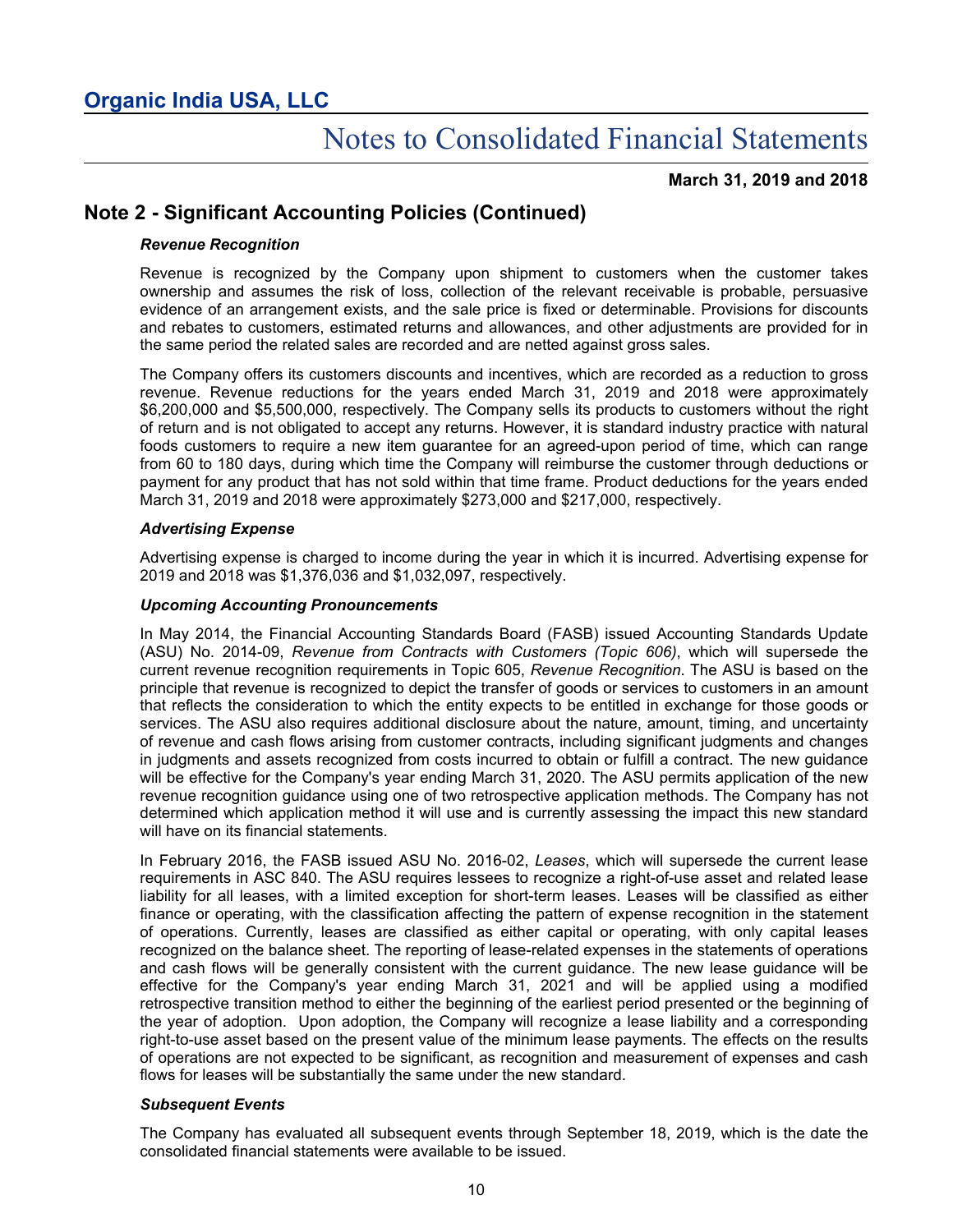#### **March 31, 2019 and 2018**

## **Note 2 - Significant Accounting Policies (Continued)**

During April 2019, the Company entered into a promissory note with a third party, under which the Company is owed a principal amount of \$54,000, together with accrued interest. The promissory note matures the earlier of April 2021 or upon any event of default, as defined in the promissory note agreement. Interest accrues at a rate of 2.85 percent per annum and is due at maturity.

### **Note 3 - Business Combinations**

On April 25, 2018, the Company acquired 50.01 percent of the outstanding common shares of CLEAN for a total purchase price of \$2,750,275 that was paid in cash. The Company desired to partner with CLEAN in order to further provide consumers access to healthy lifestyle products. The companies' collective product lines compliment consumers looking for natural alternatives to conventional solutions.

The following table summarizes the approximate acquisition date fair values of the assets acquired and liabilities assumed:

| Cash                                          | \$<br>544.400   |
|-----------------------------------------------|-----------------|
| Inventory                                     | 500,000         |
| Prepaid expenses and other assets             | 134.100         |
| Trade name                                    | 1,730,000       |
| Goodwill                                      | 3,256,800       |
| Accounts payable                              | (107, 100)      |
| Other current liabilities                     | (108, 400)      |
| Deferred taxes                                | (449,800)       |
| Total identifiable net assets and liabilities | 5,500,000       |
| Noncontrolling interest                       | (2,749,725)     |
| Total                                         | \$<br>2,750,275 |

The fair value of the intangible assets and noncontrolling interest in CLEAN was determined on the basis of an independent valuation, which used the relief from royalty and the weighted-average return on assets approaches. This fair value measurement is based on significant inputs that are not observable in the market. Key assumptions include; forecasted revenue, cost of sales, operating expenses, capital expenditures, and net working capital.

The weighted-average amortization period for the goodwill recognized in current year business combination is 10 years.

Acquisition-related costs, which include legal, accounting, and valuation fees totaled approximately \$25,000 and have been included in operating expenses in the accompanying consolidated statement of operations.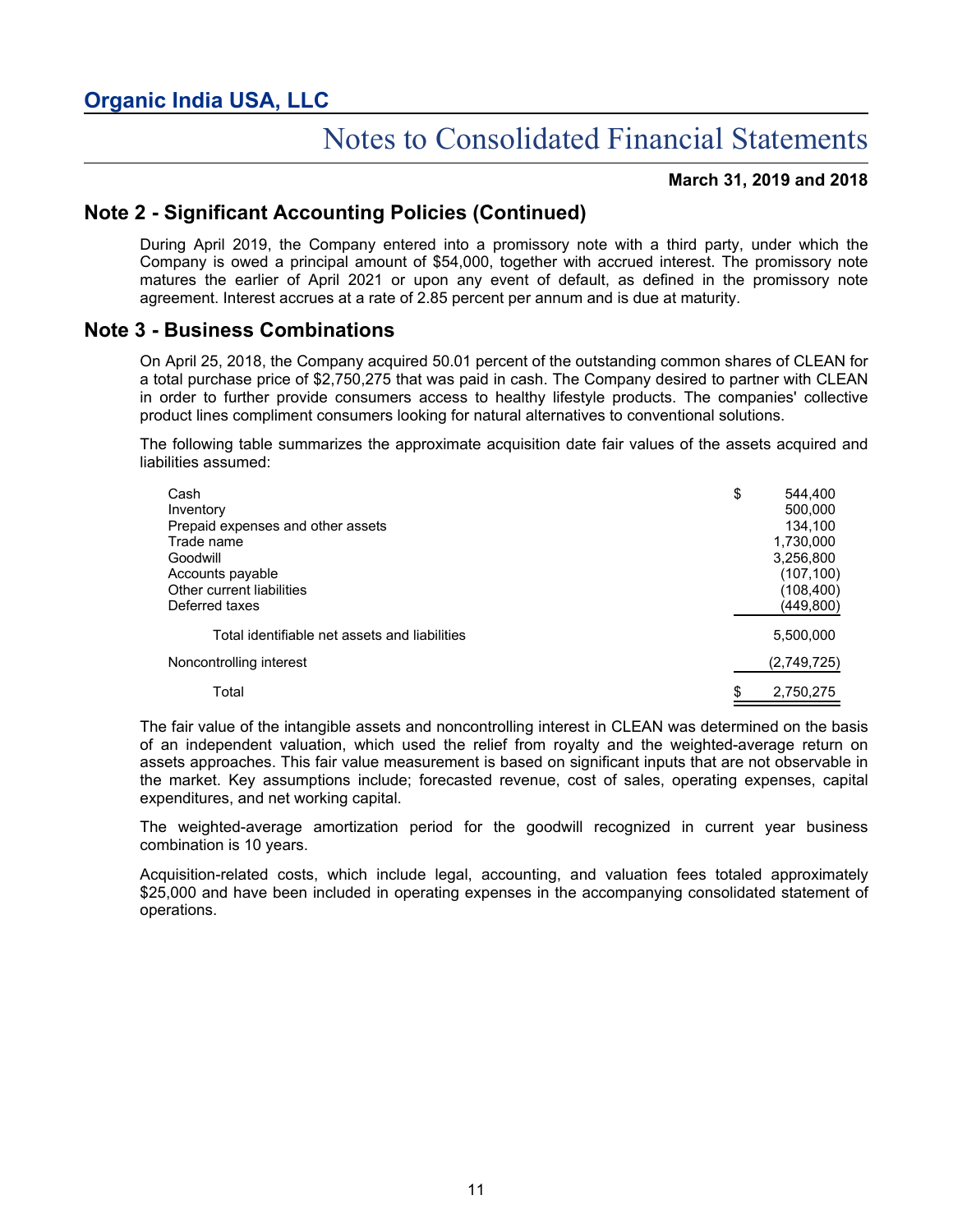#### **March 31, 2019 and 2018**

### **Note 4 - Property and Equipment**

Property and equipment are summarized as follows at March 31:

|                                                                                                | 2019                                                      | 2018                                             | Depreciable<br>Life - Years                   |
|------------------------------------------------------------------------------------------------|-----------------------------------------------------------|--------------------------------------------------|-----------------------------------------------|
| Equipment<br>Software<br>Display equipment<br>Furniture and fixtures<br>Leasehold improvements | \$<br>339,668 \$<br>112.598<br>71.056<br>81,606<br>51,690 | 349,832<br>112.598<br>88.877<br>77,040<br>74,145 | $2 - 10$<br>$3 - 5$<br>5<br>$3-5$<br>$5 - 20$ |
| Total cost                                                                                     | 656,618                                                   | 702,492                                          |                                               |
| Accumulated depreciation                                                                       | 410,368                                                   | 381,939                                          |                                               |
| Net property and equipment                                                                     | \$<br>246.250<br>- \$                                     | 320.553                                          |                                               |

Depreciation expense for the years ended March 31, 2019 and 2018 was \$49,046 and \$58,277, respectively.

### **Note 5 - Accrued Liabilities**

The following is the detail of accrued liabilities at March 31:

|                     | 2019               | 2018      |
|---------------------|--------------------|-----------|
| Customer incentives | \$<br>864.035 \$   | 725,641   |
| Other               | 239.850            | 177,076   |
| Payroll and related | 168,654            | 257,255   |
| Broker commission   | 88.219             | 58,624    |
| Professional fees   | 97,532             | 130,231   |
| Shipping            | 83,431             | 42,276    |
| Marketing           | 33,408             | 32,658    |
| Total               | \$<br>1,575,129 \$ | 1,423,761 |

### **Note 6 - Line of Credit**

Under a line of credit agreement with a bank, the Company has available borrowings of approximately \$3,000,000. Interest is payable quarterly at a rate of 2.00 percent above the base rate, as defined in the agreement (an effective rate of 4.50 percent at March 31, 2019). Advances are due on the earlier of demand and the last day of the interest period, as defined in the agreement. The line of credit is collateralized by the Company's inventory. The Parent provides a corporate guarantee of the line of credit. Under the agreement with the bank, the Company is subject to certain covenants. As of March 31, 2019, there was \$2,400,000 outstanding on the line of credit.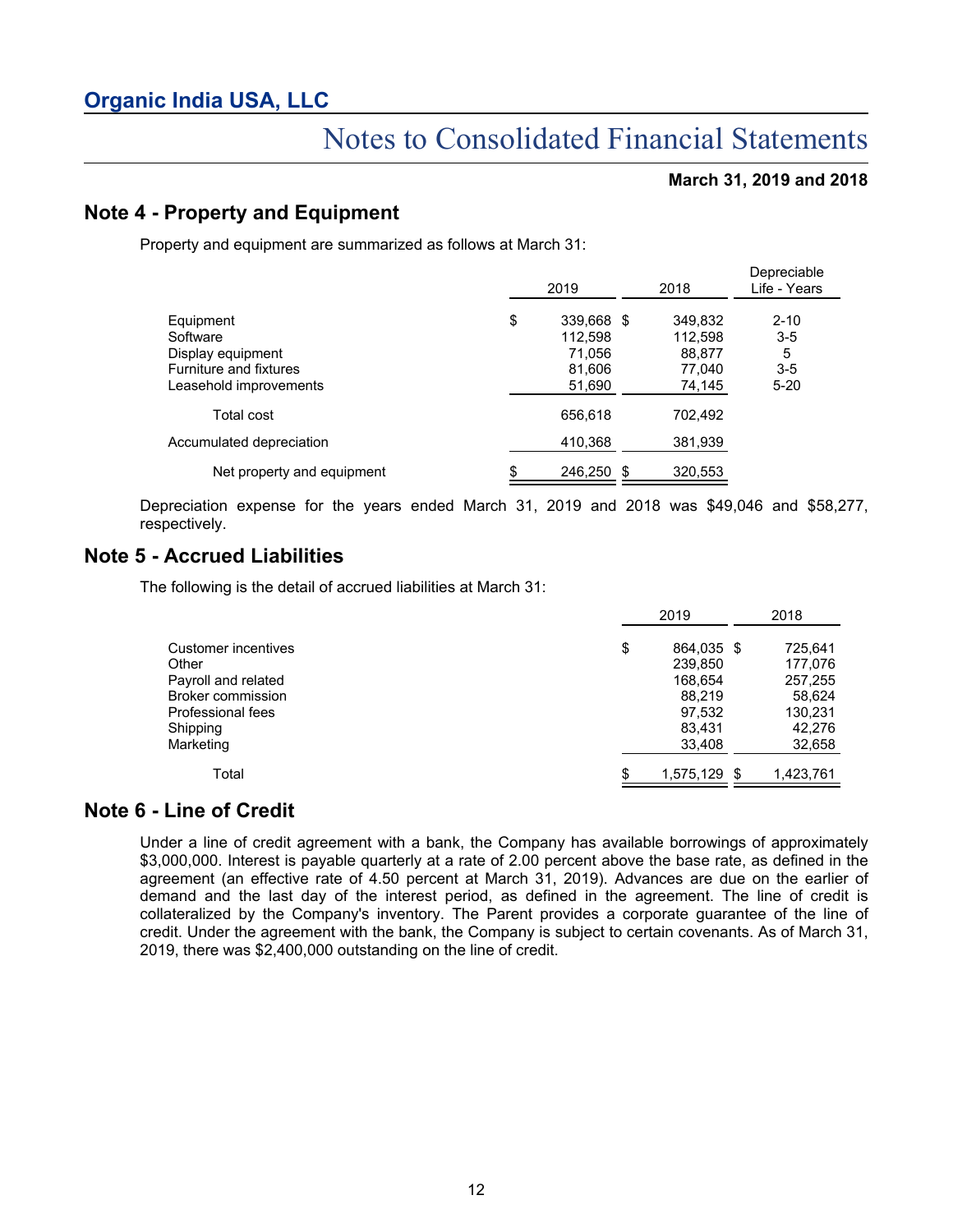#### **March 31, 2019 and 2018**

## **Note 7 - Related Party Transactions**

The following is a description of transactions between the Company and related parties:

#### *Notes Payable*

During 2015, the Company entered into two notes payable with OI (US) Holdings, a 60 percent majority owner of Parent. Under the terms of the notes, OI (US) Holdings loaned the Company \$3,700,000. Interest accrues at 4 percent per annum during the five-year term of the notes. Interest is payable on a quarterly basis during the term of the notes until the final balloon payments in March and June 2020. A principal payment of \$850,000 was made in April 2016, and another of \$900,000 was made in September 2018, both at the Company's discretion. The balance outstanding on the notes as of March 31, 2019 and 2018 was \$1,950,000 and \$2,850,000, respectively. Accrued interest on the notes as of March 31, 2019 and 2018 was approximately \$6,000 and \$28,000, respectively, which is included in related party payable on the accompanying consolidated balance sheet.

During December 2017, the Company entered into a loan agreement with the Parent for borrowings of \$1,000,000, of which \$500,000 was disbursed in December 2017 and \$500,000 was disbursed in March 2018. Interest will accrue on the outstanding balance at 5.51 percent and be payable on a half-yearly basis within 10 days of June 30 and December 31. After the Company received the first advance of \$500,000 in December 2017, the loan was amended to provide for an additional advance of \$2,750,000 in February 2018. The loan is to be repaid three years from the date of the first advance, December 27, 2020. Upon failure to repay the loan, the then-outstanding balance shall entitle the Parent to convert the balance into equity at the then conversion price, as defined. As of March 31, 2018, \$1,000,000 was outstanding under the loan agreement. The amount was paid in full during September 2018. An addendum to this loan agreement was entered into during the current year for additional borrowings of \$2,750,000 (the "Additional Loan"). As of March 31, 2019, \$750,000 was outstanding under the Additional Loan. Accrued interest on the outstanding balances under the loan agreement as of March 31, 2019 and 2018 was approximately \$10,000 and \$8,000, respectively, which is included in related party payable on the accompanying consolidated balance sheet.

On June 14, 2018, the Company entered into a loan agreement with OI (US) Holdings for borrowings of \$300,000. Interest will accrue on the outstanding balance at 5.51 percent and be payable on a quarterly basis during the term of the note through maturity in September 2018. The amount was paid in full during September 2018 such that there was no outstanding balance as of March 31, 2019.

Maturities of the above notes are as follows:

| Years Ending<br>March 31 | Amount |                      |  |  |  |
|--------------------------|--------|----------------------|--|--|--|
| 2020<br>2021             | \$     | 250,000<br>2,450,000 |  |  |  |
| Total                    | \$     | 2,700,000            |  |  |  |

#### *Sales*

During the year ended March 31, 2018, the Company's member purchased approximately \$18,000 of lemon myrtle flavor from the Company.

#### *Purchases*

The Company is a single-member LLC. During the years ended March 31, 2019 and 2018, the Company purchased approximately \$5,800,000 and \$7,800,000, respectively, of inventory from its member and has a payable to its member of \$2,984,949 and \$2,558,947 as of March 31, 2019 and 2018, respectively.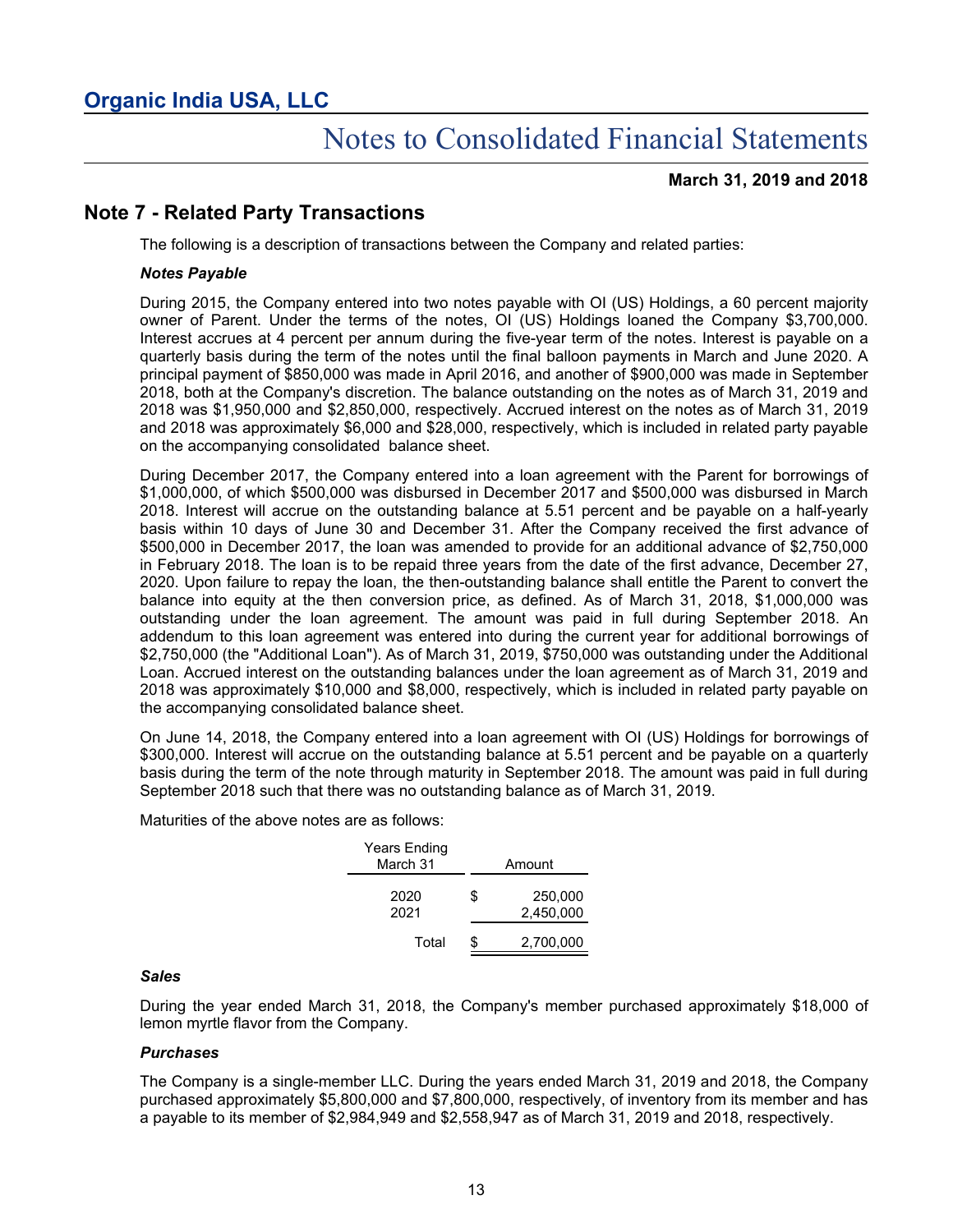**March 31, 2019 and 2018**

## **Note 7 - Related Party Transactions (Continued)**

#### *Other*

For the years ended March 31, 2019 and 2018, the Parent agreed to reimburse the Company for charges incurred by the Company on behalf of the Parent in the amount of \$651,299 and \$1,084,689, respectively. As of March 31, 2019 and 2018, \$651,299 and \$327,548, respectively, had not been paid and is reflected as a related party receivable on the accompanying consolidated balance sheet.

### **Note 8 - Income Taxes**

Effective June 2013, Organic India USA, LLC (OI) made an election to be treated as a C corporation for income tax purposes. CLEAN is a C corporation for income tax purposes and files a separate income tax return. OI and CLEAN recognize deferred tax liabilities and assets based on the differences between the tax basis of assets and liabilities and their reported amounts in the financial statements that will result in taxable or deductible amounts in future years. The Company establishes a valuation allowance for all deferred tax assets for which there is uncertainty regarding realization.

OI did not provide a current or deferred federal or state income tax provision or benefit for 2019 or 2018 because it has experienced recurring taxable losses. OI has provided a full valuation allowance on the net deferred tax asset of approximately \$975,000 and \$600,000 at March 31, 2019 and 2018, respectively, consisting primarily of the net operating loss carryforwards, because of the uncertainty regarding their realizability.

As of March 31, 2019 and 2018, OI had net operating loss carryforwards of approximately \$3,900,000 and \$2,500,000, respectively. Utilization of the net operating losses, which expire at various times starting in 2033, may be subject to certain limitations under Section 382 of the Internal Revenue Code of 1986, as amended, and other limitations under state and foreign tax laws. The net operating loss of approximately \$1,600,000 generated during the year ended March 31, 2019 is not subject to expiration.

Upon the acquisition of CLEAN, the Company recognized a deferred tax liability of approximately \$450,000 for the identifiable intangible assets of approximately \$1,730,000 that will be amortized for financial reporting purposes, but will not be deductible for income taxes on the CLEAN tax returns.

The reasons for the difference between income taxes at the statutory rate and those on the accompanying consolidated financial statements are primarily attributable to the OI valuation allowance and the CLEAN goodwill, which, in accordance with generally accepted accounting principles, had no related deferred taxes recorded upon acquisition.

### **Note 9 - Operating Leases**

The Company leases facilities and equipment under noncancelable operating leases. The leases require the Company to pay taxes, insurance, utilities, and maintenance costs. Total rent expense under these leases was \$595,039 and \$409,566 for the years ended March 31, 2019 and 2018, respectively.

Effective December 1, 2018, the Company began subleasing certain office space through March 30, 2020 for \$8,850 per month. The operating lease expense schedule below is presented net of sublease income.